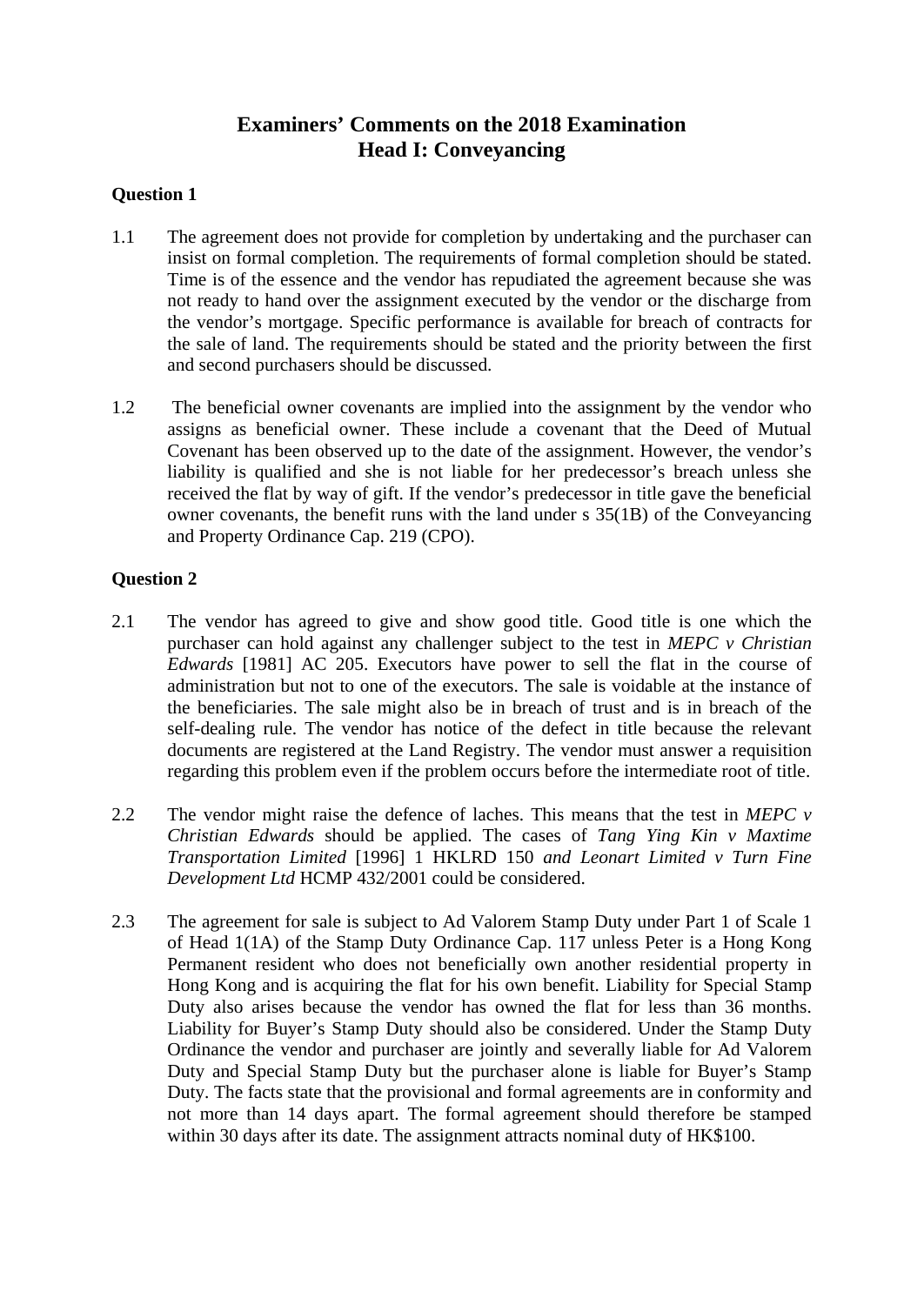## **Question 3**

- 3.1 A deed is required to pass the legal estate. The vendor company must execute the assignment in accordance with the requirements of its articles: s 127(2) of the Companies Ordinance Cap. 622 (CO). Alternatively the vendor can execute the assignment under s  $127(3)$  (a) of the CO by having it signed by its sole director. Under s  $128(1)(a)$  (b) and (c) of the CO the vendor may execute a deed by executing the assignment in accordance with s 127, expressing it to be executed as a deed and delivering it as a deed. Delivery is presumed under s 128(2).
- 3.2 The vendor must prove that all mortgages have been discharged. Section 56 CPO should be explained. The manager of the mortgagee bank has apparent authority to sign a receipt on behalf of the mortgagee.
- 3.3 The vendor has a duty to give good title. The question requires consideration of whether the main lobby and external walls are common parts which the owners' corporation is liable to maintain under  $s \frac{18(1)(a)}{2}$  of the Building Management Ordinance Cap. 344 (BMO). Owners are liable to contribute to the owners' corporation's funds and the liability of each owner to pay passes to their successors in title. A purchaser might be liable to complete if the vendor undertakes to pay any additional contribution required in connection with ongoing litigation against the corporation and the vendor also sets aside part of the proceeds of sale to be held by his solicitor until payment is made in full. However, there is a blot on title if the liability to contribute to the corporation's funds is extraordinary in view of its magnitude. The cases of *Chu Kit Yuk v Lucky Health International Enterprise Ltd* [2002] 2 HKLRD 503 and *Gigabillion Asia Pacific Ltd v Sino Dynamic International Ltd* CACV 98/2014 should be considered.
- 3.4 The option to renew the lease must be registered to protect its priority: *Chiap Hua Flashlights Ltd v Markfaith Investment Ltd* (1990) 2 WLR 451. The effect of ss 3(2) and 4 of the Land Registration Ordinance Cap. 128 (LRO) should be considered.

### **Question 4**

- 4.1 The Deed of Mutual Covenant might state who is responsible for repairs to the roof. Liability might depend on who owns it. The Deed of Mutual Covenant reserves exclusive use of the roof to the developer, but the developer owns no undivided shares and cannot enforce its exclusive use right: *Sky Heart Ltd v Lee Hysan Estate Co Ltd*  [1997-8] 1 HKCFAR 318. Hence the owners' corporation might own the roof. Section 34H and the case of *Green v Grace Ltd v IO of Wang Lung Industrial Building* [2015] 5 HKLRD 170 should be considered. In addition the liability of the owners' corporation for repairs under s 18(1)(a) of the BMO should be considered.
- 4.2 The corridor is likely to be a common part under the BMO. If so, the encroachment breaches s 34I of the BMO and possibly the express terms of the Deed of Mutual Covenant. Sections 16 and 18(1) (c) of the BMO should be considered. Alice is liable for the breach as she is an 'owner'. In addition she has adopted and maintained the breach. The breach occurred many years ago and other owners have also encroached into the corridor. The question of acquiescence by the owners' corporation should be considered. Acquiescence is possible in respect of a breach of s 34I BMO because the